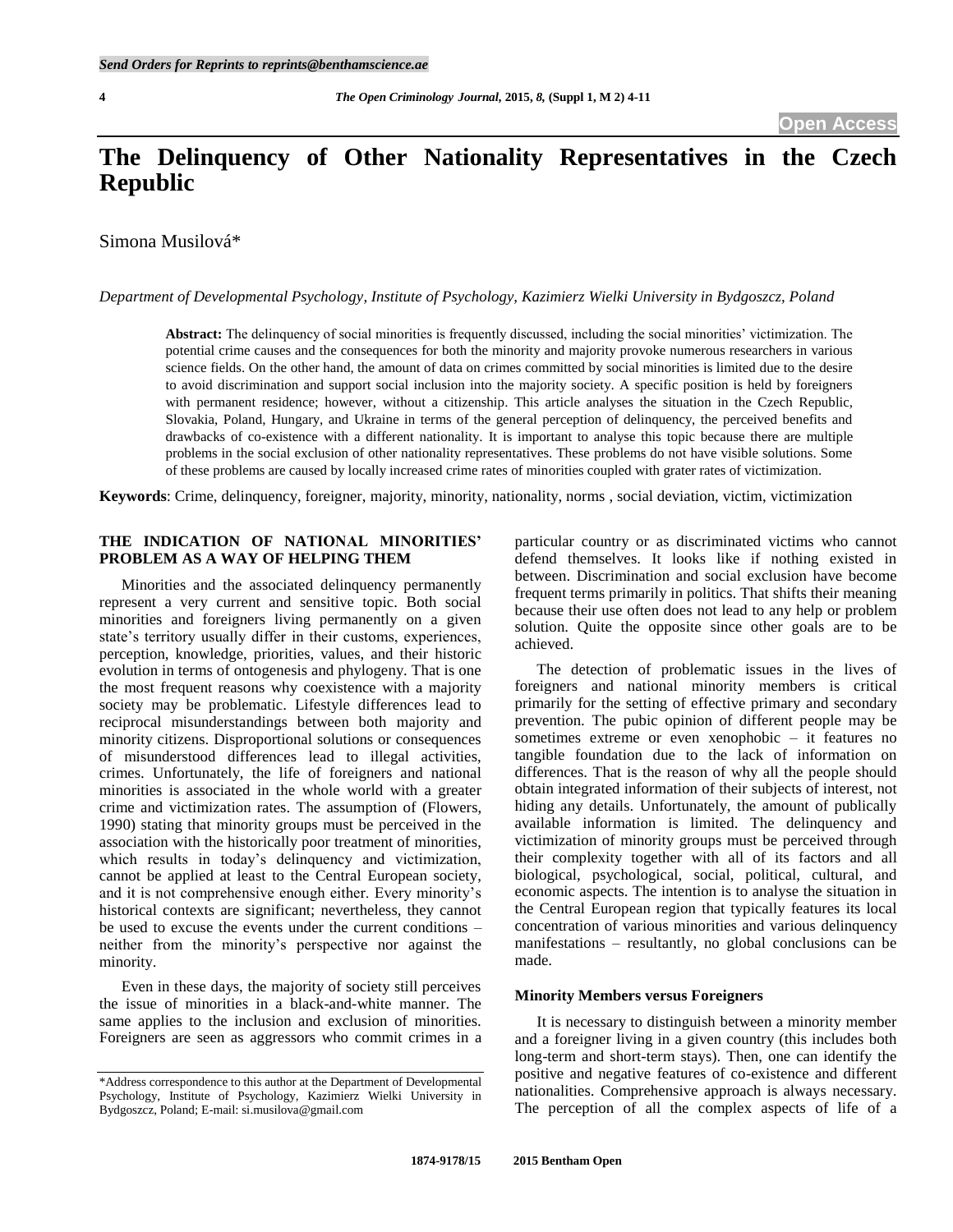different minority may assist in the understanding of delinquency origins or, on the other hand, delinquency solutions.

The law distinguishes two terms: Minority and foreigners living on the majority's territory. Consequently, national minority members are found state citizens with all of the rights and obligations featured by the majority. The law also states that any minority membership must not harm anybody else who is not a member of such a minority (Budilová & Hirt, 2005). It means that it is allowed to do everything associated with the minority's tradition, anything what is not in conflict with the national and European law. Unlike the West European countries, the countries of the Central and East Europe see minority membership as a subjective perception of own nationality.

Contrary to that, foreigners without their host country citizenship have limited rights and obligations because they hold their original country citizenship. They can exercise their rights and fulfil their obligations in their country of origin. Foreigners migrate due to their short-term or longterm stays in a specific country. They usually associate with their national minority, which already exists in their host country. That is the reason why foreigners are sometimes associated with national minorities – not from the legal perspective, but in terms of public opinion. Greater numbers of foreigners are identified near national borders where foreigners from the neighbouring countries often live for various reasons. The understanding the difference between these two terms is critical for a discussion on other nationalities within a state, especially in the case of delinquency.

# **Delinquency as a Social and Psychological Phenomenon**

The understanding the meaning of delinquency is important for the subsequent evaluation of the criminal behaviour of minorities and foreigners. It is true that the discussed social deviation, social norms, and the system of punishments may not match another nationality's social expectations due to their different understanding of norms and priorities. Then, delinquency from the majority's perspective may not mean the same as delinquency seen by a specific minority. However, the criminal law is approved by all the Central-East European countries, which are mentioned hereto. It is based on the society's long-term evolution, its laws, needs, and solved problems. The area of social norms associated with delinquency should become the subject of full adaptation of every minority.

Delinquency is seen as a social-pathological problem of every human society. The forms of delinquency change with time and together with society evolution. The view of delinquency is twofold (Moulisová & Zoubková, 2004). First, the juridical concept identifies delinquency as a very specific criminal law term. Such a delinquency concept represents a set of crimes judged according to the valid law. The other delinquency concept, marked as sociological, is wider than the criminal law specification, and it is basically independent of it. The sociological concept is based on highlighted social deviation. Deviation from social norms disturbs both formal and

informal expectations (of what human expressions should be in a particular society). System of sanctions depends on the social norm character and the importance of matching or violating it (Munková, 2004). It even includes those socially-pathological phenomena, which the criminal law does not regulate. Despite that, these socially-pathological phenomena as very closely associated with delinquency. They often turn into or accompany the crime itself; for example, psychoactive substance overdose, alcoholism, prostitution, and home violence (Kuchta & Válková, 2005). In any case, there is a significant difference between registered delinquency and latent one, even if this is difficult to judge, distinguish, and prove. It means that the crime statistics may reflect the actual situation only partially. Generally, it is possible to state that female delinquency is more often found latent, especially due to the different ways of committed offences. This means that the crime statistics may reflect the actual situation only partially.

Delinquency is usually caused by aggression, but not always. From the evolution perspective, the universal and most broadly perceived meaning of aggression is associated with aggressive act, which is the fundamental tool used to satisfy human needs (Bandura, 1977; Baumaister & Bushman, 2004). The majority of psychologists agree that aggressive behaviour is such a type of behaviour whose intention is to cause harm to a person or item (Dollard *et al.*, 1939; Bandura, 1977; Anderson & Bushman, 2002). Simultaneously, aggression is divided according to its expression, for example, into direct and indirect, verbal, physical, active, and passive aggression (ignorance with the intention to cause harm), including emotional, frustration, and instrumental aggression (Martínek, 2009). Aggression does not necessarily mean hostility or anger. It rather includes internal feelings and experiences sublimating in various ways – not only through manifested aggressiveness (Ramírez & Andreu, 2006).

A discussion on crimes must necessarily include victims. The American National Centre for Victims of Crime defines victimization trauma as follows:

"The trauma of victimization is a direct reaction to the aftermath of crime. Crime victims suffer a tremendous amount of physical and psychological trauma. The primary injuries victims suffer can be grouped into three distinct categories: physical, financial and emotional. When victims do not receive the appropriate support and intervention in the aftermath of the crime, they suffer "secondary" injuries." (available from:www.victimsofcrime.org)

Bard, (1986) describes victims' response to committed crime as a "crisis response". The victim will respond differently, based on the experienced personal violence level and the equilibrium state at the moment of victimization. Victims of non-violent crimes like theft may experience less of personal violence than outrage victims; however, it is not a necessary condition. From the victim's perspective, murder is the ultimate violence, and those who survived or experienced personal violence remain. Every person features his own "normal"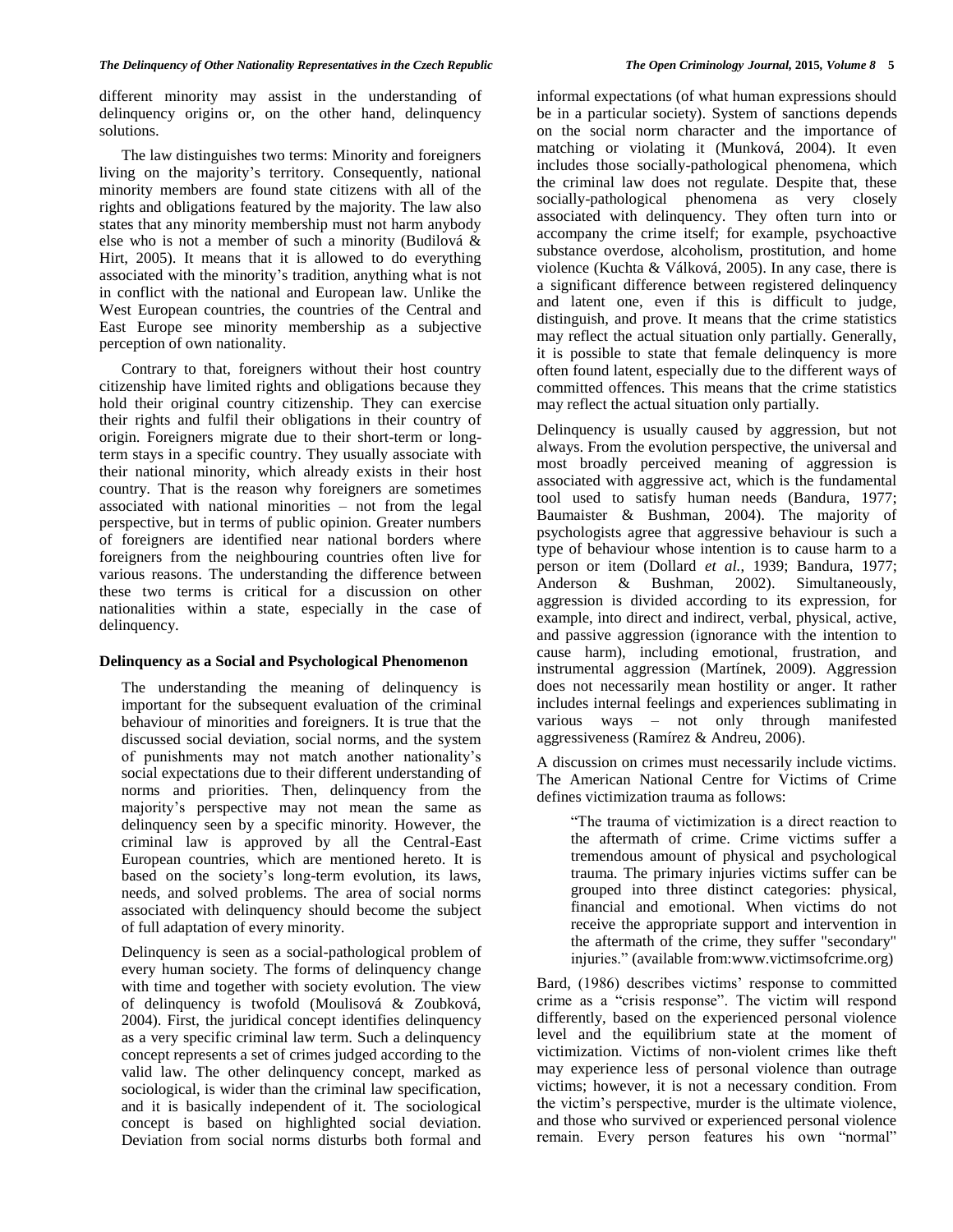equilibrium state. This normal state is affected by everyday stressors, like sickness, moving, employment changes, or family problems. If some of those changes come up, the equilibrium will change; however, it should eventually return to its normal state. When people experience the common stressors and then they are victimized, they become more to more extreme crisis responses. There are the common basic responses, which the victim will demonstrate immediately after the crime for a few hours or days. Responses to criminal victimization often include; however, they are not limited in this way: shock, deadness, denial, mistrust, anger, and eventually recovery."

# **THE TENDENCY OF NATIONAL MINORITY MEMBERS TO BECOME A CRIME OFFENDER OR POTENTIAL CONSEQUENCES**

The issue of victims and perpetrators will be discussed. Except them, crime spectators seem to be influenced strongly too. Mostly researches do not take into an account consequences of to become a witness. (Matoušková, 2013).

# **Psychology of Victims**

A victim whose is a member of a national minority or a foreigner living abroad faces a very complicated situation. Besides primary victimization, there are other complications concerning the special conditions associated with foreigners.

The victimization causes are evaluated according to behavioural, personal, and social provoking factors, which may partially impact crime execution in some of its forms. For example, insufficient protection of one's own property, walking at dangerous locations without any escort, proceeding with risky groups, almost illegal behaviour or illegal behaviour – it generally applies that frequent exposure to violence is associated with greater crime rates and victimization because the empirical research results indicate that the observation of violence and aggression could be a critical predictor of aggressive behaviour in the case of a given person (Sobotková *et al.*, 2012; Bacchini *et al.* 2014). Locally and socially conditioned greater crime rates are supplemented by greater victimization rates. In addition, the potential victim's appearance may also be critical because the offender usually selects a victim that looks weaker than the offender himself. In any case, there are numerous unpredictable factors preventing any possibility to influence them in any way.

It is necessary to distinguish between direct and indirect victims and also between primary and secondary victimization. Direct victim means a hurt person. However, indirect victim means a person affected or traumatized by hurting the direct victim. It could be, for example, family members or crime witnesses. Primary victimization means immediate traumatic crime experience associated with one's own harm processing. Both primary and secondary victimization may concern both direct and indirect victims.

Although there are numerous victim typologies divided according to crime types, the crisis situation processing style differs with every victim, mostly depending on personality

characteristics, support level provided by the surrounding environment, stress handling style, level of harm or injury, and its impacts on common life, society's approach to such a crime and to the victims of such a crime in general, including, on the other hand, the offender arrest or at least restraining his free movement near the victim. Consequently, a typical victim with a typical response to trauma does not exist.

The terms latent victims, genuine and non-genuine victims, and highly vulnerable victims are often discussed. The latent victim is associated with latent delinquency, which still continues due to the fear to report the offender. This is often cause by numerous factors  $-$  fear of the offender's fierce revenge, financial dependence on the defender, amnesia of one's traumatic experience, fear of public embarrassment or humiliation. The non-genuine victim is not a real victim. However, he feels to be a victim because he finds himself at a wrong place at a wrong time – this does not have to be associated with any crime. Unlike the genuine victim, the fabricated victimization strives to reach a completely different goal. It may include financial support or other benefits – being, more or less, fully aware of the truth. The new European legal system brings the term of highly vulnerable victim, which includes the child, person with a mental, physical, or sensual handicap preventing full inclusion, human trafficking victim, violent crime or sexual assault victims when the secondary victimization danger becomes obvious, especially in terms of age, gender, ethnicity, nationality, sexual orientation, religion, medical condition, mental maturity, ability to express one's own experiences, life situation, and one's relationship to a potential aggressor or his dependence on such an aggressor (Čírtková, 2004).

From this perspective, a victim who is a national minority member or foreigner falls into the group of highly vulnerable victims and becomes entitled to free professional counselling available in the EU countries (*The White Circle of Safety* in the Czech Republic is a generally focused institution. There are also numerous specialized organizations focused on domestic violence in the Czech Republic, Slovakia, and Poland).

#### **The Offender's Psychology**

There are still numerous hidden factors, and science is generally unable to explain anti-social or asocial human behaviour. Avoiding provoking factors that lead to becoming offender should be more effective than solving real cases through the application of some form of punishment. Unfortunately, even the current knowledge available in various science fields only partially prevents delinquency. The society must continuously follow invalid theory based on which the offender's motivation to avoid punishment should be greater than his motivation to commit a crime. On the other hand, punishing and one's return to the society do not seem to be clearly effective from the perspective of recidivism.

If an offender is perceived as aggressor, it is necessary to consider, first of all, his age, state of mind, and the case of self-defence or extreme distress. Psychology and law evaluate motivation, causes, and consequences differently.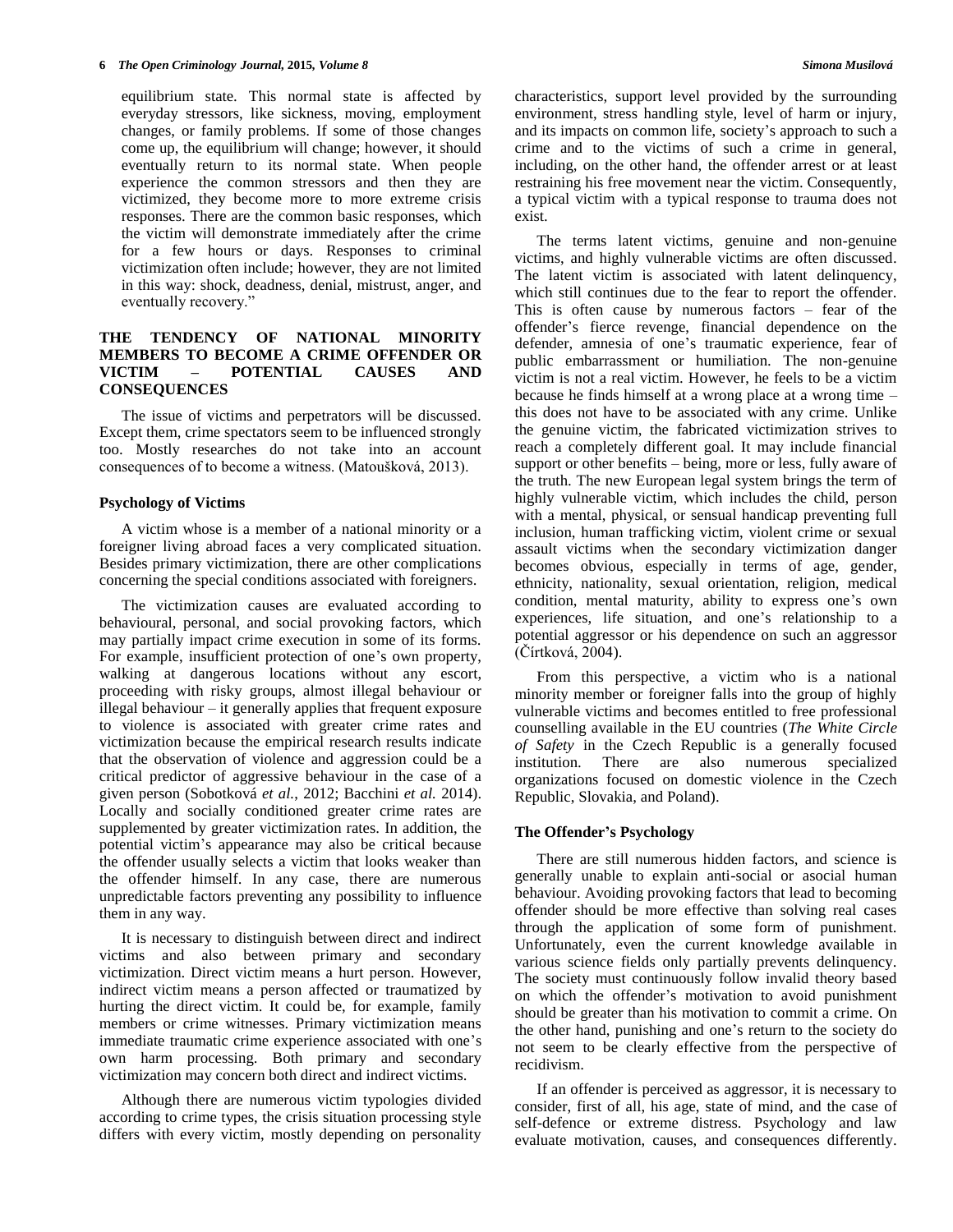Then, two psychological approaches may be distinguished: procedural (dynamic) approach and structural (typological) approach.

The dynamic procedural concept is based on the analysis and explanation of the offender's mental processing experienced before, during, and after the crime. His mental readiness to commit a crime becomes the main problem. (Čírtková 2004) mentions the minor differences among offender personalities: tendency to saturate one's needs immediately and urgently. This indicates the lack of discretion. There is also tendency to explain the moral and legal standards in a subjective way and make them relative (egocentrism); motivation process changed or handicapped through various forms, for example, skipping various decision-making process phases (impulsiveness), nonfunctioning internal barriers (defects of character and social intelligence), and neutralization of the consequences of one's behaviour manifested as underestimation or denial of the victim's harm.

Based on the type of perspective, there are numerous offender typologies. In general, the offender's attributes are so heterogeneous and diverse that they cannot be classified. In addition, every classification easily generates undesirable stereotypes and labelling.

The special position in criminal science belongs to racemotivated crimes and crimes committed by foreigners and social minority members. The repressions against foreigners may be partially caused by potential xenophobia, fear of new and different people, things, or customs. They may be partially caused by the perception of foreigners as easy "loot" because their defence is limited. They may also be partially caused by so-called "taking matters into one's own hands" in order to pay back for foreigners' delinquency and their potential expansion into the offender's territory. However, no reason may become acceptable justification of harming minority members or foreigners without any doubt. There are also no doubts about every case of crime committed by foreigners and minority members against a majority population. The reasons of foreigners' criminal behaviour are even more controversial than the previous issue. It may be one's need to emancipate oneself in a different environment or inadequate defence associated with the awareness of one's greater level of vulnerability. The potential cause rests in the different concept of moral and social norms or the feeling of greater anonymity when surrounded by a foreign nation and strangers. In any case, the critical role is played by the abuse of psychoactive substances and the forms of crime deriving from the offender's intelligence and profession (Čírtková, 2004).

#### **Social Conditions as the Delinquency Trigger**

Social conditions very strongly influence both delinquency and victimization. The critical role rests in upbringing, family relationships, relationships among peers, local crime rates associated with violence exposure, the role of violence presented by media, general attitude of the micro-environment and macro-environment to delinquency. The importance of social environment and its provided support becomes a more significant determinant in the case of criminal behaviour of national minorities and foreigners.

Social exclusion as the provoking factor makes delinquency and victimization more acute in the same way as the local problems factor and poverty. Social exclusion is often discussed as a problem in relation to discrimination against which the whole society fights.

The definition of discrimination set by the European Union applies generally. The rules of equal human treatment, regardless of nationality and ethnicity, are divided into two areas (Budilová & Hirt, 2005): the first area includes direct discrimination. In this case, the treatment of some people seems to be less favourable for them than for other people in a similar situation due to race or ethnical reasons. The other area concerns indirect discrimination. In this case, seemingly neutral criteria or rules create a particular ethical or race origin that is disadvantaged in comparison with other people (without any legitimate, necessary, and objective reason and goal). The last sphere marked discrimination is discrimination resulting from race or ethnicity-based harassment, intimidation, bullying, and animosity. It reduces human dignity (Budilová & Hirt, 2005).

# **THE SITUATION IN THE CZECH REPUBLIC AS A PART OF THE CENTRAL-EAST EUROPEAN ZONE**

Delinquency of minority members and foreigners and their victimization may simultaneously feature numerous similarities and differences in the whole Europe. Such similarities and differences may be found in real situations, in the public presentation of such situations, in their handling and managing through politics, state, media, education and upbringing, through primary and secondary prevention, and mainly through the public represented by majority society. This work only focuses on some local problems, which cannot be applied to the whole population of the specified countries. In addition, all the available data concerning the issue of minority delinquency is highly limited due to its sensitivity in terms of personal data protection and the risk of labelling leading towards discrimination.

#### **Socially Excluded Localities**

As it has already been mentioned above, they are mostly local problems. For example, it is typical that more foreigners from a neighbouring country live near a state border. Then, it is not uncommon that a greater concentration of foreigners at one location is associated with more problematic inclusion into a majority society and greater crime rates –regarding the crime rates concerning foreigners and minority members; however, also delinquency affecting foreigners and minority members. That is the reason why the expression "socially excluded localities" is used. The state Police place more emphasis on socially excluded localities than on other localities mainly because a greater risk of conflicts. Of course, one cannot generalize, stating that one nationality is more problematic than other nationality within a whole country or even within a few countries together. It is necessary to perceive every problem separately at every locality and make no global conclusions. In addition, foreigners and national minority members occasionally move; therefore, socially excluded localities spontaneously get created and cease to exist at various locations. They keep changing and developing like the majority's position.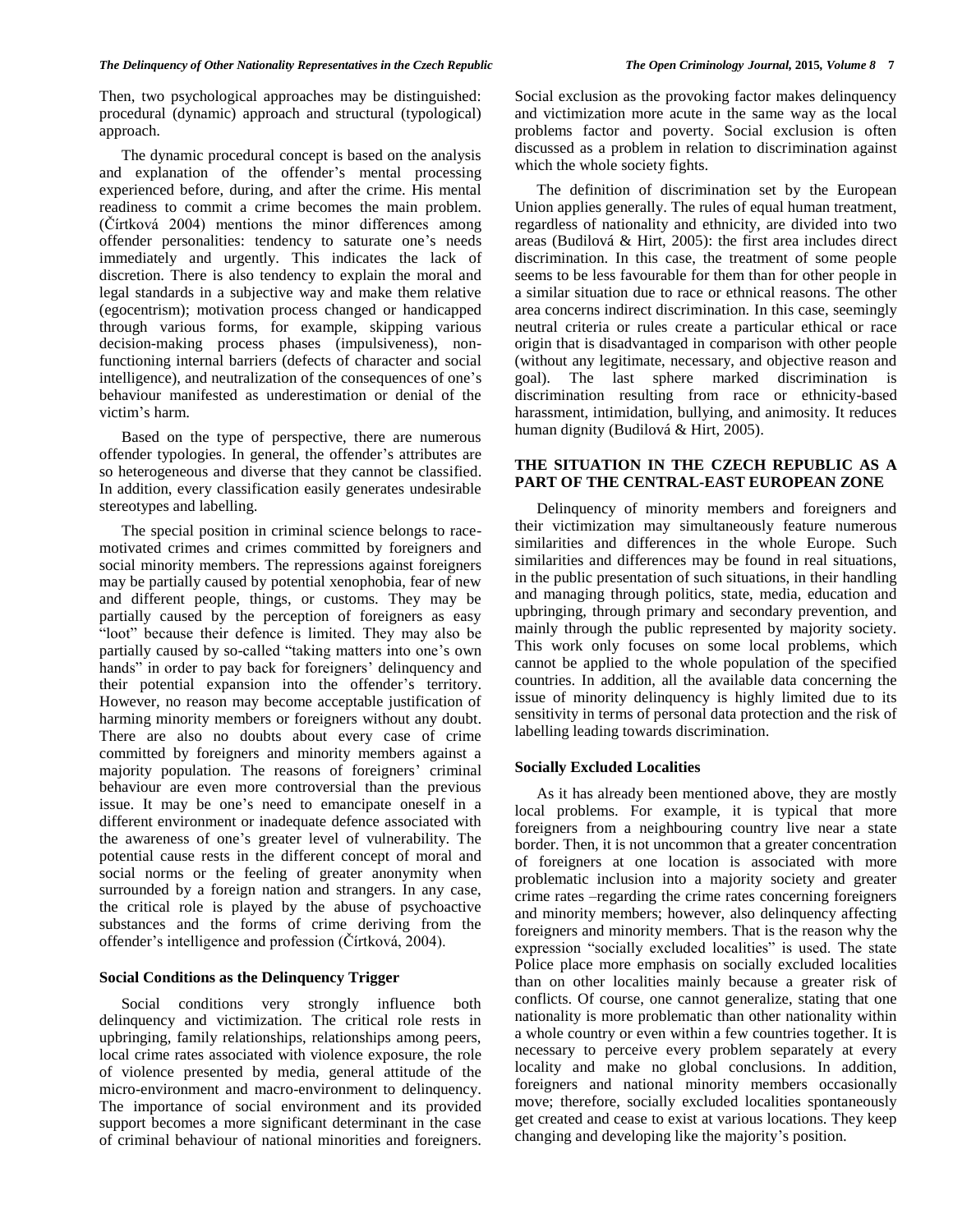A socially excluded locality means an area (building, street), which concentrates people featuring signs of social exclusion. These areas are symbolically negatively marked by citizens living nearby. The evaluated social exclusion is understood as gradually escalating exclusion from the full participation in social, material, and symbolic resources, which are produced, shared, and consumed by the majority of society in order to secure good living conditions, social life organization, and participation in decision-making (Steinert & Pilgram, 2003).

According to The UK Poverty and Social Exclusion (PSE) Survey (Gordon *et al.,* 2000), social exclusion occurs at localities characterized with the following symptoms: 1. Lack of material resources; 2. Exclusion from the labour market; 3. Exclusion from the use of public or private services, including education; 4. Exclusion in social relationships.

Burchardt *et al.,* (2002) talk about the four dimensions where the three of them match the PSE questionnaire: consumption, economic production, social relationships, and political participation in decision-making at the local and national level. Ethnicity often plays an important role in social exclusion in Central-Eastern Europe. More than a half of socially excluded localities are created by the Romanies (Anonymous sources of the Police of the Czech Republic, 2014) in Hungary (Dančák & Fiala, 2000) and Slovakia, where numerous socially excluded localities are also created by Hungarian minorities (Dohányos, *et al.*2003). In Poland the socially excluded localities mostly comprise Germans and Ukrainians. However, there are no localities that would be as large and excluded as the Romanies' localities in the

previously mentioned states (Matysiewicz *et al.*, 2012). Unlike to Poland, Russians form the biggest and most problematic minority in Ukraine. Unfortunately, it is confirmed by the current alarming situation in Ukraine (available at: http://www.mzv.cz).

#### **Available Statistics**

The presented statistics are only associated with foreigners due to the act on the prevention of social minority discrimination. According to this act, minority members with citizenship in a particular country are considered citizens, regardless of their different nationality. Another complication in analysing the national minority delinquency and foreigners' delinquency rests in the fact that many of their members do not register as members of a given minority. In addition, many of them do not understand the question "What nationality do you feel being a member of?" Such a phenomenon is most common among the Romanies (Šišková, 1998).

Table **1** shows the individuals prosecuted in the Czech Republic during the first half of 2014. The offenders are divided into citizens and foreigners. When considering the percentage share of majority members and foreigners, it becomes clear that the foreigners' delinquency is sometimes even greater than of the majority society. In this statistics, the national minorities are included into the majority together with their delinquency. Then, the volume of crimes committed by the Czech citizens significantly drops, especially in specific areas. The foreigners' delinquency evolves rather negatively with time together with the growing number of foreigners - see Table **3** (Anonymous

|                                                                | <b>Czech Citizens</b> |                | <b>Foreigners</b> |                |
|----------------------------------------------------------------|-----------------------|----------------|-------------------|----------------|
|                                                                | Men                   | Women          | Men               | Women          |
| Murder                                                         | 51                    | 6              | 10                | 1              |
| Robbery                                                        | 678                   | 69             | 74                | 3              |
| Intentional bodily harm                                        | 1942                  | 173            | 135               | 5              |
| Dangerous threatening                                          | 671                   | 45             | 45                | $\overline{c}$ |
| Blackmailing                                                   | 367                   | 37             | 35                | 2              |
| Breaking and entering                                          | 607                   | 75             | 32                | 3              |
| The same household person abuse                                | 189                   | 10             | 7                 | $\mathbf{0}$   |
| Sexual assault                                                 | 165                   | $\overline{2}$ | 22                | $\mathbf{0}$   |
| Other sexual abuse                                             | 217                   | 17             | 10                | $\mathbf{0}$   |
| Theft through burglary                                         | 4342                  | 328            | 176               | 3              |
| Pure theft                                                     | 8654                  | 1645           | 423               | 81             |
| Rioting                                                        | 1389                  | 113            | 97                | 5              |
| Illegal production and distribution of psychoactive substances | 1112                  | 244            | 159               | 14             |
| Obstruction of justice                                         | 4568                  | 400            | 391               | 39             |

**Table 1. Some crimes of the Czech citizens and foreigners living on the territory of the Czech Republic (Anonymous sources of the Police of the Czech Republic, 2014).**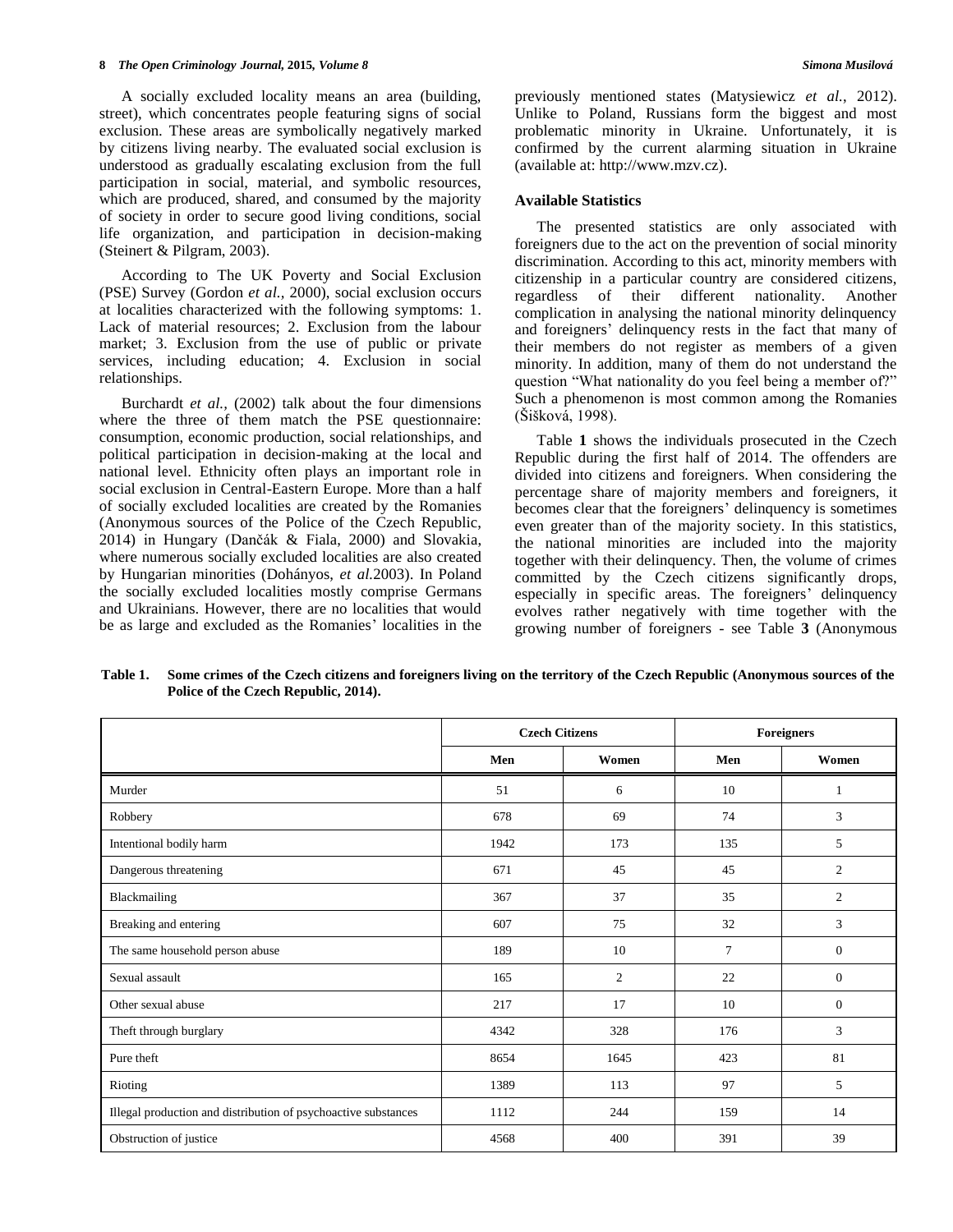sources of the Police of the Czech Republic, 2014). Compared to the mildly growing delinquency of foreigners, the national minorities' delinquency seems to be relatively stable and without any significant changes. A specific position is held by the Romany minority, which comprises not only of Czech citizens, but also of individuals with the Polish, Slovak, Romanian, Bulgarian, and other citizenships (Ludka, 2012).

Table **2** indicates the situation of crime victims in the Czech Republic, compared to delinquency occurring in this area. There is the same problem like in the case of criminal offenders –it is only possible to identify victims among foreigners. The actual cope of victimization among national minority members remains hidden not only in the Czech Republic.

A study of public opinion of the minorities' delinquency in the Czech Republic mostly brings the following associations:

"The Romanies commit robberies, thefts, make a lot of debts, and abuse the social welfare system. The Vietnamese minority becomes rich through its illegal practices in drug trading and distribution. The Ukrainians specialize in organized crime and work illegally without employment contracts." (Ludka, 2012).

Unfortunately, such statements cannot be verified due to the lack of formal and objective information. It is interesting that foreigners with a Slovak citizenship are often not associated with any labelling when it comes to delinquency. Simultaneously, the Slovaks form the biggest minority in the Czech Republic and the biggest group of foreigners on the territory of this state. Of course, it relates to their top position in the ranking of foreigners' delinquency (see Table **3**).

The delinquency of minorities in the rest of the discussed countries may differ significantly. It is also possible to find numerous similarities, for example, between the Czech

Republic and Slovakia. Probably due to the historical and territorial proximity, the biggest minority and also the biggest group of foreigners is formed by the Slovaks in the Czech Republic. The Czechs simultaneously become the biggest group representing a different nationality in Slovakia. That is the cause of the fact that the biggest number of crimes is associated with the Czechs in Slovakia and with the Slovaks in the Czech Republic. The crime rate is generally rising in Slovakia. The available statistics claim that in 2011, a total of 1,111 foreigners were prosecuted in Slovakia. In 2012, the number of prosecuted foreigners rose to 1,235. Approximately one quarter of these prosecuted foreigners are Czechs (exactly 326 prosecuted in 2012). In terms of committed crimes, the second biggest group includes the Hungarians, Ukrainians, and Romanians. The number of foreigners legally sentenced in 2011 was 362 and 571 in the year 2012 (available at: http://www.lidovky.cz).

The association with general delinquency should be obvious:

"The crime rate multiplied in the nineties. The registered crime rate doubled in Central-Eastern Europe from 1989 to 2002, and it even tripled in the Czech Republic. After the fall of the authoritarian regimes, the public protection eased off in the area. Human "good living" may be strongly affected by such negative changes. In any case, the comparison of crime rates does not indicate extremely bad conditions in these countries. The proportion of those Slavs who became crime victims during the past five years and those who do not feel safe going home after sunset is exceptionally small. It is one of the smallest in the whole Europe. It is interesting that the proportion of Hungarians, Pols, and Czechs who do not feel safe in their proximity is relatively low. It is 10 and 12 %, which is much lower than the rate in the United Kingdom or France where more than one third of citizens do not feel

|                           |                | <b>Violent crimes</b> |                  | <b>Crimes against morality</b> |                | <b>Crimes against property</b> | <b>Economic crimes</b> |                | <b>Total</b>   |              |
|---------------------------|----------------|-----------------------|------------------|--------------------------------|----------------|--------------------------------|------------------------|----------------|----------------|--------------|
| <b>Victim nationality</b> | 2012           | 2013                  | 2012             | 2013                           | 2012           | 2013                           | 2012                   | 2013           | 2012           | 2013         |
| <b>Total foreigners</b>   | 167            | 152                   | 17               | 18                             | 509            | 468                            | 33                     | 36             | 726            | 674          |
| Vietnam                   | 24             | 14                    | $\mathbf{1}$     | $\perp$                        | 61             | 69                             | 9                      | 9              | 95             | 93           |
| Slovakia                  | 78             | 87                    | 7                | 9                              | 148            | 152                            | 12                     | 9              | 245            | 257          |
| Germany                   | 12             | 9                     | $\mathfrak{2}$   | $\mathbf{0}$                   | 109            | 86                             | 5                      | 6              | 128            | 101          |
| Ukraine                   | 26             | 12                    | 3                | 1                              | 60             | 60                             | $\overline{c}$         | 3              | 91             | 76           |
| Poland                    | $\overline{7}$ | 5                     | $\mathbf{1}$     | $\mathbf{0}$                   | 19             | 8                              | 2                      | $\mathfrak{2}$ | 29             | 15           |
| Hungary                   | $\mathbf{0}$   | $\mathbf{0}$          | $\boldsymbol{0}$ | $\mathbf{0}$                   | $\overline{0}$ | 1                              | $\overline{0}$         | $\mathbf{0}$   | $\overline{0}$ | $\mathbf{1}$ |
| Austria                   | $\mathbf{1}$   | 1                     | $\boldsymbol{0}$ | $\mathbf{0}$                   | 7              | 9                              | $\Omega$               | $\mathbf{0}$   | 8              | 10           |
| UK                        | $\mathbf{1}$   | $\theta$              | $\boldsymbol{0}$ | $\mathbf{0}$                   | 6              | 2                              | $\overline{0}$         | $\mathbf{0}$   | $\tau$         | 2            |
| Other                     | 18             | 24                    | 3                | 7                              | 99             | 81                             | 3                      | 7              | 123            | 119          |

**Table 2. Types of victimization and foreigners in the Czech Republic (Anonymous sources of the Police of the Czech Republic, 2014).**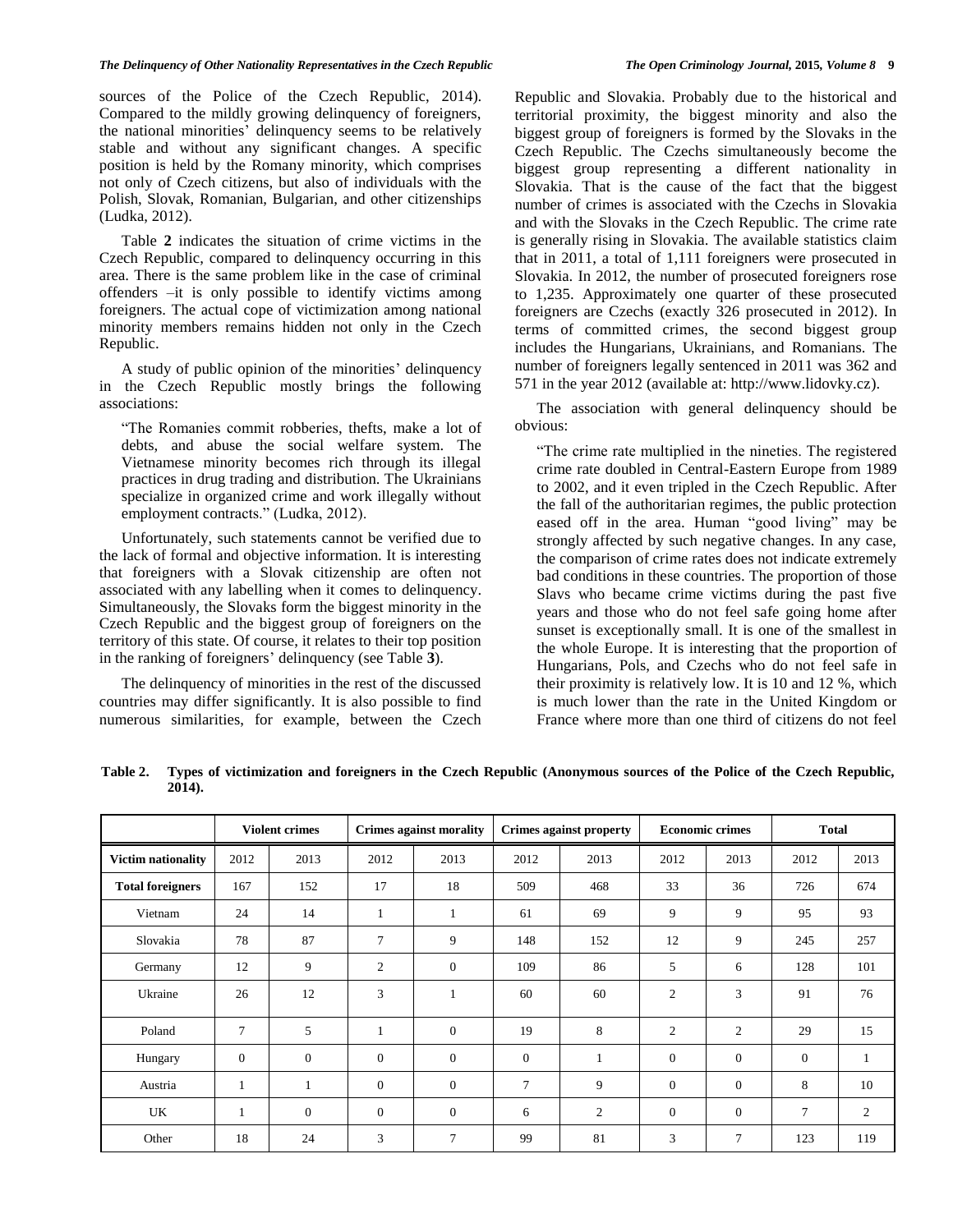| Table 3. The number of crimes committed by foreigners in the Czech Republic (Anonymous sources of the Police of the Czech |
|---------------------------------------------------------------------------------------------------------------------------|
| <b>Republic, 2014).</b>                                                                                                   |

| 2012                 |                         | 2013               |                             | The first half of 2014 |                  |
|----------------------|-------------------------|--------------------|-----------------------------|------------------------|------------------|
| <b>Nationality</b>   | <b>Crimes</b>           | <b>Nationality</b> | <b>Crimes</b>               | <b>Nationality</b>     | <b>Crimes</b>    |
| Slovakia             | 341                     | Slovakia           | 350                         | Slovakia               | 127              |
| Vietnam              | 86                      | Vietnam            | 68                          | Bulgaria               | 22               |
| Ukraine              | 69                      | Germany            | 52                          | Romania                | 21               |
| Germany              | 56                      | Ukraine            | 49                          | Ukraine                | 18               |
| Romania              | 29                      | Romania            | 37                          | Vietnam                | 13               |
| Poland               | 22                      | Poland             | 24                          | Germany                | $\overline{9}$   |
| Bulgaria             | 19                      | Bulgaria           | 17                          | Poland                 | $\boldsymbol{7}$ |
| Moldavia             | 6                       | Latvia             | $\tau$                      | Moldavia               | 5                |
| Russia               | $\overline{\mathbf{4}}$ | Moldavia           | $\boldsymbol{7}$            | Kazakhstan             | $\overline{4}$   |
| Lithuania            | $\overline{4}$          | Turkey             | $\tau$                      | Slovenia               | 3                |
| <b>Great Britain</b> | $\mathfrak{Z}$          | Lithuania          | 6                           | Lithuania              | $\overline{c}$   |
| <b>USA</b>           | $\sqrt{2}$              | Russia             | $\sqrt{5}$                  | France                 | $\sqrt{2}$       |
| Yugoslavia           | $\sqrt{2}$              | Belorussia         | $\ensuremath{\mathfrak{Z}}$ | Croatia                | $\mathbf{1}$     |
| Holland              | $\mathbf{2}$            | FYR of Macedonia   | 3                           | Italy                  | $\mathbf{1}$     |
| Egypt                | $\sqrt{2}$              | France             | $\ensuremath{\mathbf{3}}$   | Kosovo                 | $\mathbf{1}$     |
| France               | $\sqrt{2}$              | Croatia            | $\sqrt{2}$                  | Hungary                | $\mathbf{1}$     |
| Croatia              | $\overline{c}$          | Kosovo             | $\mathfrak{2}$              | Holland                | $\mathbf{1}$     |
| Italy                | $\sqrt{2}$              | Cuba               | $\mathfrak{2}$              | Russia                 | $\mathbf{1}$     |
| Japan                | $\,1$                   | Switzerland        | $\sqrt{2}$                  | Uzbekistan             | $\mathbf{1}$     |
| Kosovo               | $\mathbf{1}$            | Tunisia            | $1\,$                       | Austria                | $\mathbf{1}$     |
| Cuba                 | $\mathbf{1}$            | Serbia             | $\mathbf{1}$                | Switzerland            | $\mathbf{1}$     |
| China                | $\mathbf{1}$            | Slovenia           | $\mathbf{1}$                | Belorussia             | $\mathbf{1}$     |
| Albania              | $\mathbf{1}$            | Yemen              | $\,1\,$                     |                        |                  |
| Belorussia           | $\mathbf{1}$            | China              | $\mathbf{1}$                |                        |                  |
| Other                | $\mathbf{1}$            | Uzbekistan         | $\mathbf{1}$                |                        |                  |
| Mongolia             | $\mathbf{1}$            | Norway             | $\mathbf{1}$                |                        |                  |
| Austria              | $\,1$                   | Palestine          | $\,1\,$                     |                        |                  |
| Bosnia/Herzegovina   | $\mathbf{1}$            | Luxembourg         | $\mathbf{1}$                |                        |                  |
| Uzbekistan           | $\,1\,$                 | Hungary            | $\,1\,$                     |                        |                  |
| Tunisia              | $\mathbf{1}$            |                    | $\boldsymbol{0}$            |                        |                  |
| Turkey               | $\mathbf{1}$            |                    | $\mathbf{0}$                |                        |                  |
| Serbia               | $\mathbf{1}$            |                    | $\boldsymbol{0}$            |                        |                  |
| Slovenia             | $\mathbf{1}$            |                    | $\boldsymbol{0}$            |                        |                  |

safe." (Lelkes, 2006)

# **CONCLUSIONS**

The delinquency and victimization of national minorities and foreigners living within a particular nation is only a local problem associated with a greater concentration of other nationality members and a problem impacted by all the applicable physiological, psychological, social, economic, and political conditions.

The criminal law features numerous deficiencies; therefore, it may be abused in many ways – and it actually happens. The current delinquency often results from